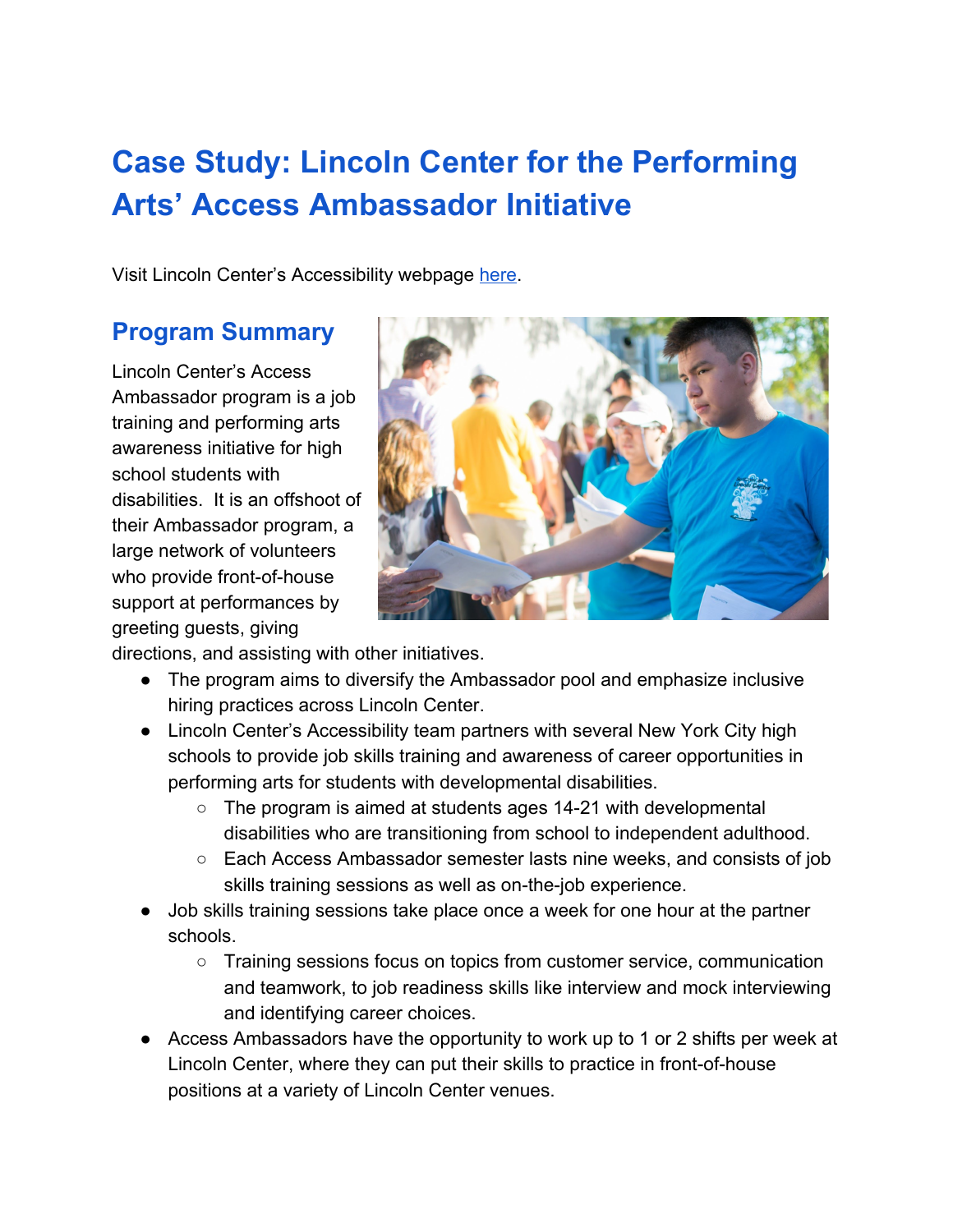- In addition to receiving feedback from their supervisors, students complete self-evaluation forms at the end of each shift, to practice identifying their own areas of strength and areas where they may need improvement.
- In the program's first few semesters, Lincoln Center Accessibility staff conducted training sessions while also providing administrative support for the program.
	- $\circ$  In upcoming semesters, Lincoln Center will hire a part-time job coach who can conduct in-school training and supervise Access Ambassador shifts.

# **Program Profile**

#### **Overview**

Lincoln Center's Access Ambassador initiative began in Summer 2016 with the goal of providing young adults with developmental disabilities hands-on work experience in the performing arts as front-of-house volunteers. The Access Ambassadors grew out of



Lincoln Center's existing Ambassador program, an extensive network of volunteers who support full- and part-time front of house staff at all of Lincoln Center's venues by greeting guests, providing directions, and assisting with any additional tasks to make visitors feel welcome. The Accessibility team saw this established program as a potential introduction to working in the arts for transition aged students, and piloted its first partnership with P94M - The Spectrum School, in Lower Manhattan. Since its inception, the program has grown from one to three school partnerships. Because the nature of front-of-house work requires being on one's feet for at least two hours at a time and spontaneous language to answer guests' questions, the Access Ambassador program is targeted primarily towards students ages 14 and up who are both mobile and able to communicate verbally.

#### **Access Ambassador Curriculum**

The Access Ambassador program offers volunteer opportunities similar to those offered for the previously established Ambassador program, with the added component of a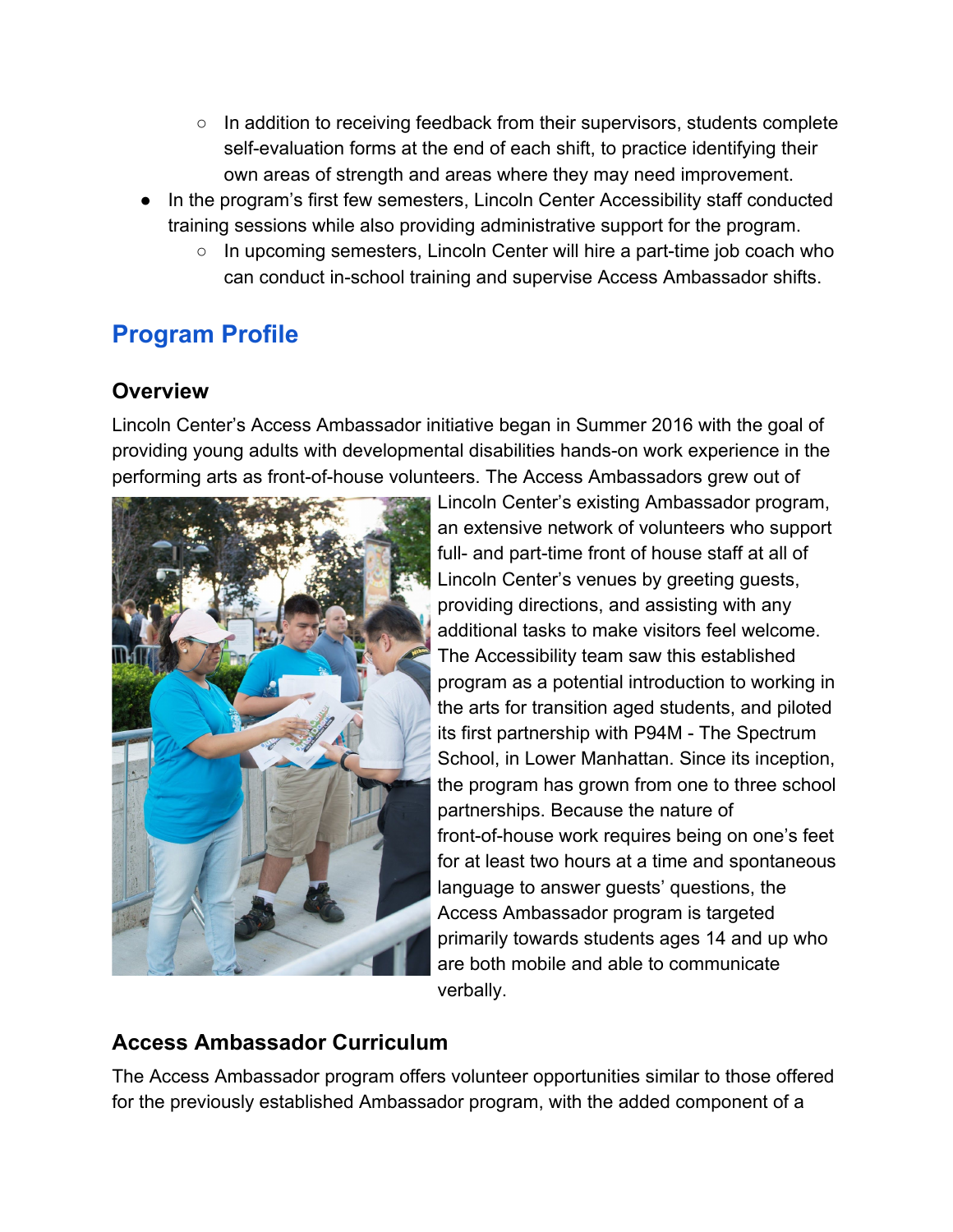weekly job skills curriculum. Each semester lasts nine weeks, and covers broad job readiness topics like professionalism and taking initiative, as well as job skills specific to front-of-house work at Lincoln Center, like accessibility assistance, handling difficult guests, and familiarity with specific venues at which students worked. The curriculum also incorporates informational interviews with other Lincoln Center staff members in various departments, such as security guards, maintenance staff, individuals responsible for music and theater programming, and sound and lighting technicians. These informational interviews served a dual purpose of allowing students to practice their interviewing skills while also gaining an understanding of different career paths in the arts and the collaborative nature of working in a performing arts venue.

#### **On-the-Job Experience**

Access Ambassadors are given one to two opportunities per week to work a front-of-house shift at a Lincoln Center event, although there is currently no minimum or maximum requirement for number of shifts worked. Each shift lasts approximately two hours; the students arrive about an hour and a half before the event begins and can either leave once it has begun or stay to watch the performance if there is seating available. Shifts begin with a team briefing, which includes information about that shift's performance and the other staff working, along with answers to frequently asked questions, such as, "What time does the show start/end?" or "Where is the bathroom?" (A sample briefing document and visual schedule for a shift are included in the "Additional Resources" section at the end of this case study.) Students get a short break after their briefing, and then take up their posts at the venue entrance, where they greet guests and hand out brochures or other promotional materials until the audience is seated and the performance has begun. An Accessibility team member shadows the Access Ambassadors throughout their shift, which ends with a 15-minute debrief. This debrief gives students a chance to receive feedback on their performance from their supervisor.

#### **Self-Evaluation**

Throughout the semester, students are encouraged to evaluate their own performance and identify strengths and areas of

| <b>Guests</b>                                                                            | On My Own | With 1 or 2<br>Reminders | With 3 or 4<br>Reminders | With 5 or more<br>Reminders |
|------------------------------------------------------------------------------------------|-----------|--------------------------|--------------------------|-----------------------------|
| CREETINGS<br>WELCOME<br><b>ELKI 1378-16</b><br>I was helpful to guests, and<br>listened. |           |                          |                          |                             |
| <b>Energy</b><br>I felt awake and excited to<br>work.                                    | On My Own | With 1 or 2<br>Reminders | With 3 or 4<br>Reminders | With 5 or more<br>Reminders |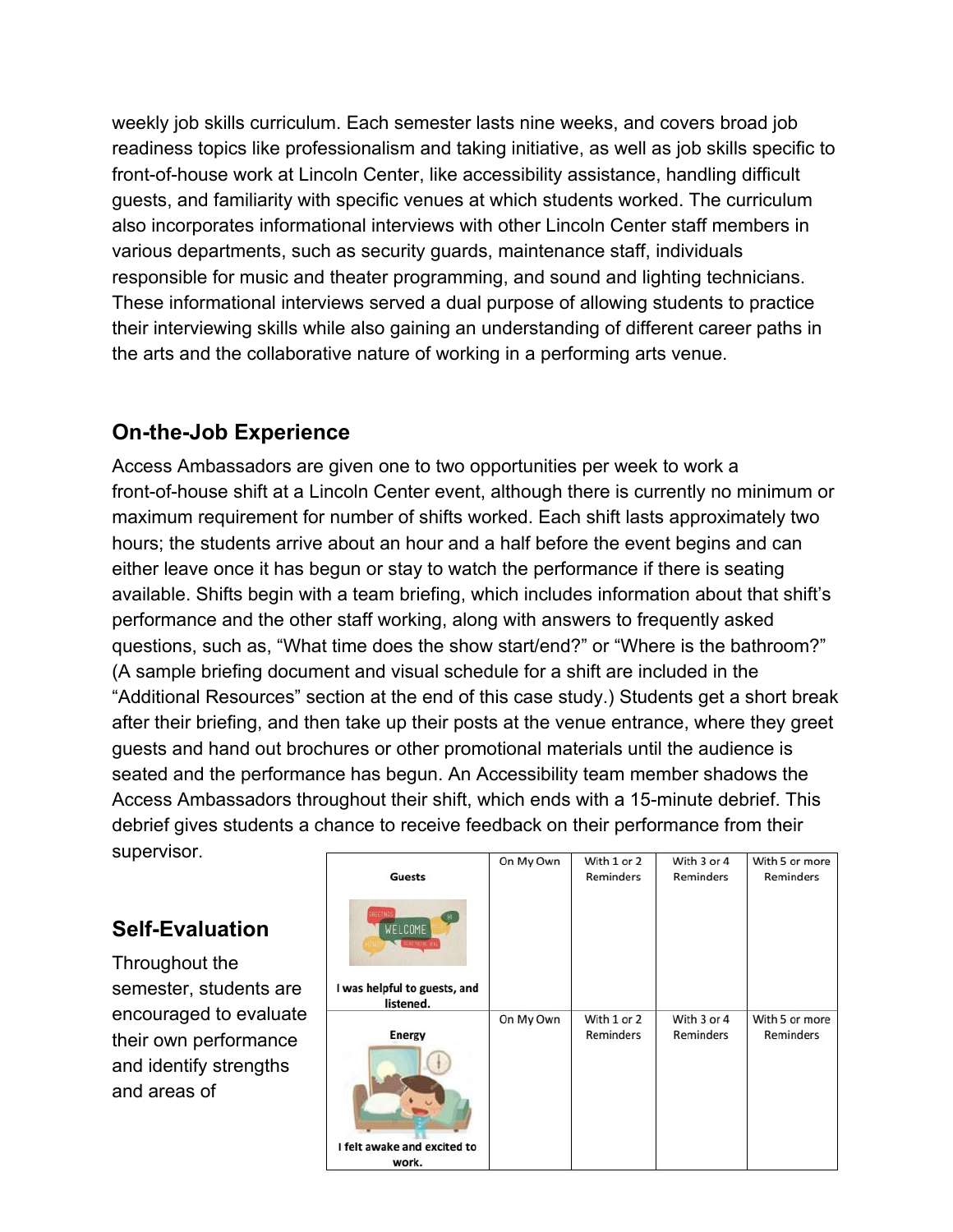improvement. Their end-of-shift debriefs always include a self-assessment form, which asks students to assign a number from 1 ("I did this with 5 or more reminders") to 4 ("I did this on my own") to a series of different skills used during that shift, including initiative, speaking voice, professionalism, energy, and interaction with guests. At the end of the rubric, one page is dedicated to a "Glow," something that each student felt they did well during the shift, and "Grow," something that they could improve for next time. (A full self-assessment rubric is included in the "Additional Resources" section at the end of this case study.)

### **School Partnerships**

The school partnership model differs slightly from school to school depending on the students' needs and goals. Students from P94M attend every shift with a teacher or parent, while students from another partnership school, 721Q, travel to and attend shifts on their own. All partnership schools provide space at their school for the program's weekly training sessions and handle communication with students' families. There is no cost to the schools for their students to participate in the Access Ambassador program.

# **Highlighting Best Practices**

### **Teach skills-based lessons in a way that allows students to really practice the task you're teaching them.**

Learning about a skill in the environment where that skill will be used and with the materials you'd need to use that skill makes it much easier for people with developmental differences to translate these skills to their daily lives. Action based learning in addition to verbal explanation and visual aids help students make the cognitive leap from a lesson to a life or job skill. By having nearly 20 opportunities per semester to work a front-of-house shift at Lincoln Center, Access Ambassadors have many opportunities to put the skills they learn in job trainings into practice.

#### **Use strong visual aids to help students process new information.**

At their training sessions each week, students are provided with a "Visual Vocabulary" handout that illustrates key concepts discussed in each class. The job coach goes through each concept and its illustration to discuss why that illustration relates to the concept; for example, students are asked to discuss why an image of a man holding a door open might be the visual aid used for the concept of "professionalism." A copy of one of these documents is available in the "Additional Resources" section of this case study.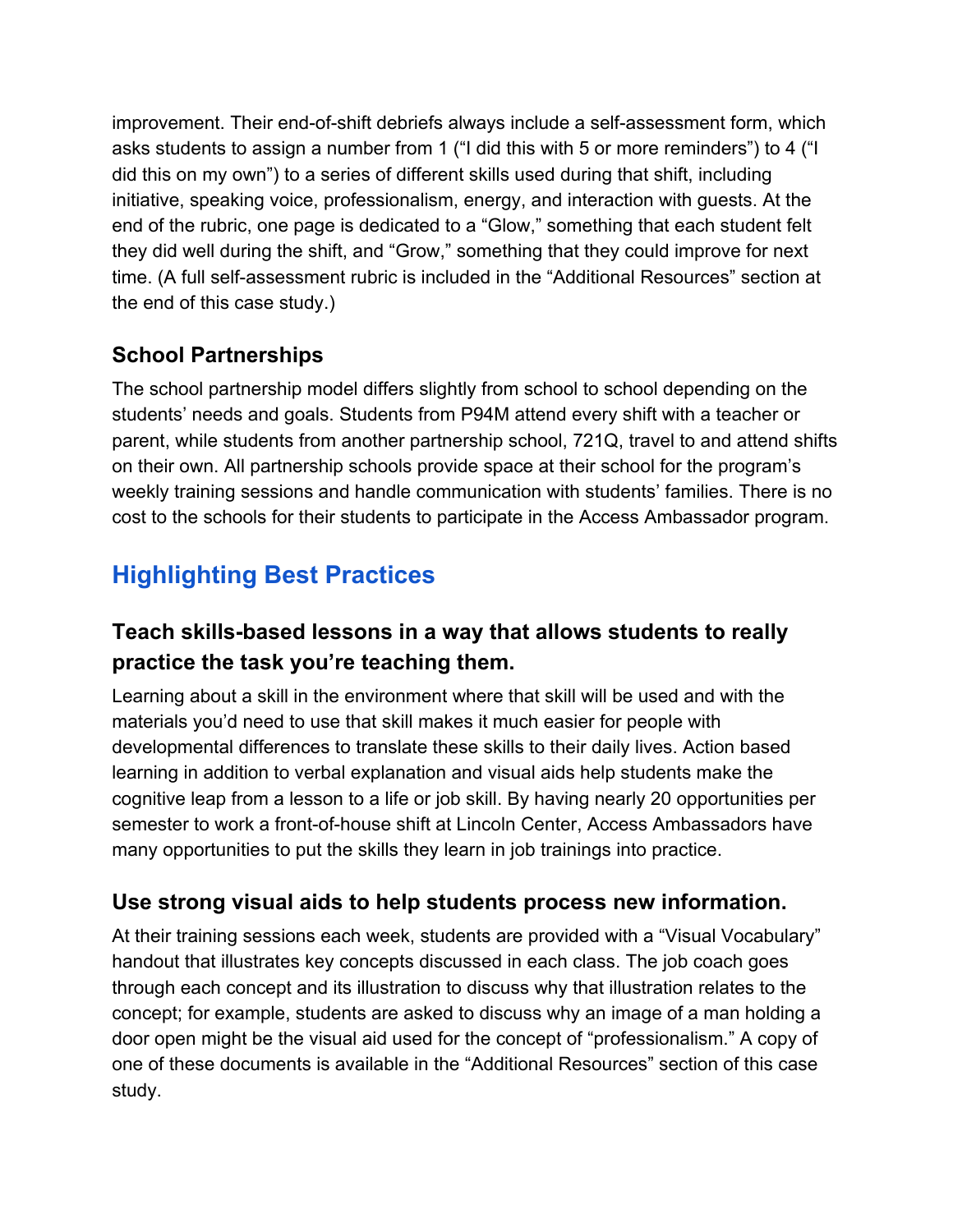### **Be explicit about the skills and abilities participants will need to participate in your program.**

All job, internship, or volunteer descriptions benefit from specificity about who they are looking for; this should be no different when working with individuals with developmental disabilities. In order to reach students who would gain the most from this opportunity, the Accessibility team realized they needed to define specific parameters around who they could serve.

*"The list of attributes that we're looking for in an ideal candidate was driven by a meeting we had with Natalie McQueen from the District 75 Transition Office... She said, 'As you're pitching this program out to schools, you need to really help them select the right students for it...' So she had a huge hand in helping us… structure it and to say not every student is going to be good for this… We went to four or five other schools, and some of them we could totally move forward with when they're ready, and some of them have non-ambulatory, non-verbal students. We were really trying to find a place where that type of candidate fit, and we weren't able to find the right job for them yet, because our job is so heavily based on spontaneous language and standing. So that was really helpful, to know that we can't be all things to all people yet."*

-Miranda Appelbaum, Assistant Director of Accessibility and Guest Services at Lincoln Center for the Performing Arts

### **Adapt curriculum and expectations to individual participants' needs and goals, rather than adopting a one-size-fits-all model.**

Not all students will have the same goals for a program, nor will they have the same skill levels upon entering a program. Creating solid lesson plans for trainings and structures for job shifts has been crucial to the Access Ambassador program's success, but so has flexibility within those structures.

*"We do have some students… who are really just here for exposure: getting to know new people, getting to be around different things in a new space. And we have some students who are looking at job postings for ushers, and thinking about applying for jobs. So some students really benefit from coming [to shifts at Lincoln Center] once or twice, having a point of reference, coming into the city on the train, all of those things, and then some students are really actively working on their skills. So I think one thing we need to figure out administratively is how do we best support their goals, and what are realistic time commitments for them*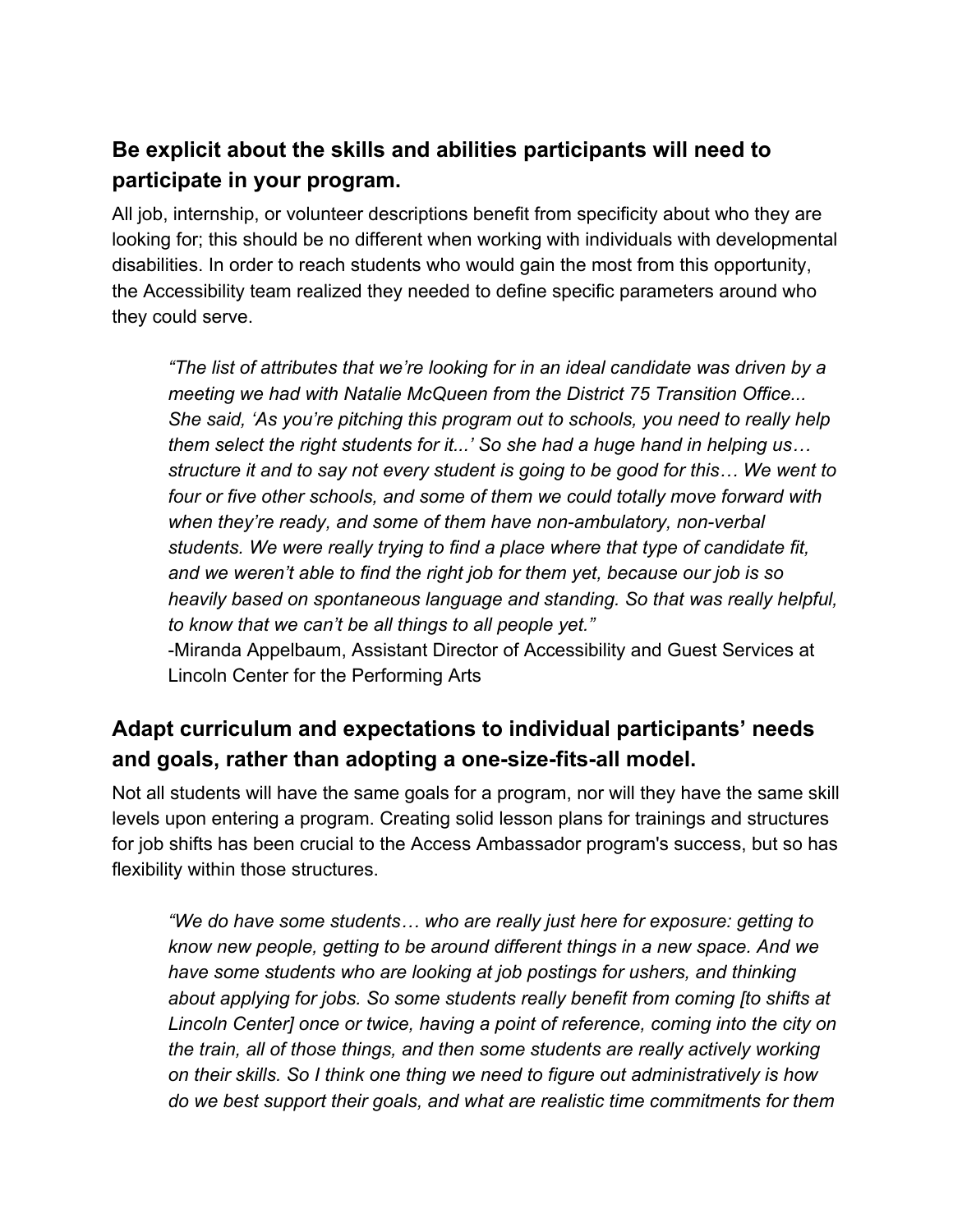*based on the goals that they have. I don't think there will be a one size fits all 'you have to complete one shift a week' going forward. But it's also hard when they don't come very often because we can't really build on their progress."* -Miranda Appelbaum, Assistant Director of Accessibility and Guest Services at Lincoln Center for the Performing Arts

#### **Building strong partnerships allows for a program's sustainability and long-term growth.**

In developing the Access Ambassador curriculum, the Accessibility Team at Lincoln Center worked closely with teachers at their partnership schools. Seeing the way the teachers worked with their students influenced the way the Accessibility Team taught their curriculum and designed resources; they even incorporated language used in the students' classrooms into their reflections to make it easier on students to learn new job-specific skills.

*"We also learned a great deal from the way that [the teachers] talked to the students. It made a huge difference in our communication style; it really shortened the learning curve. We were able to progress with them much more quickly because we knew the way that they were learning in school. For example, we were talking about things that we did well and things to improve, and he said that the school uses the term "glow and grow," so we started using the language that the school used."*

-Miranda Appelbaum, Assistant Director of Accessibility and Guest Services at Lincoln Center for the Performing Arts

*"There have been continuations of conversations that we've been having in trainings and at shifts when we're not there. For instance, our assessment that we put together for the students to work through on their own, we saw today that the transition coordinator had actually adapted it slightly, and I'm not sure if he was going over it with the students when we weren't there, but he had added [onto it]. He helped us… with the documents we were using with the students to make them more successful."*

-Katie Fanning, Coordinator of Guest Services and Accessibility at Lincoln Center for the Performing Arts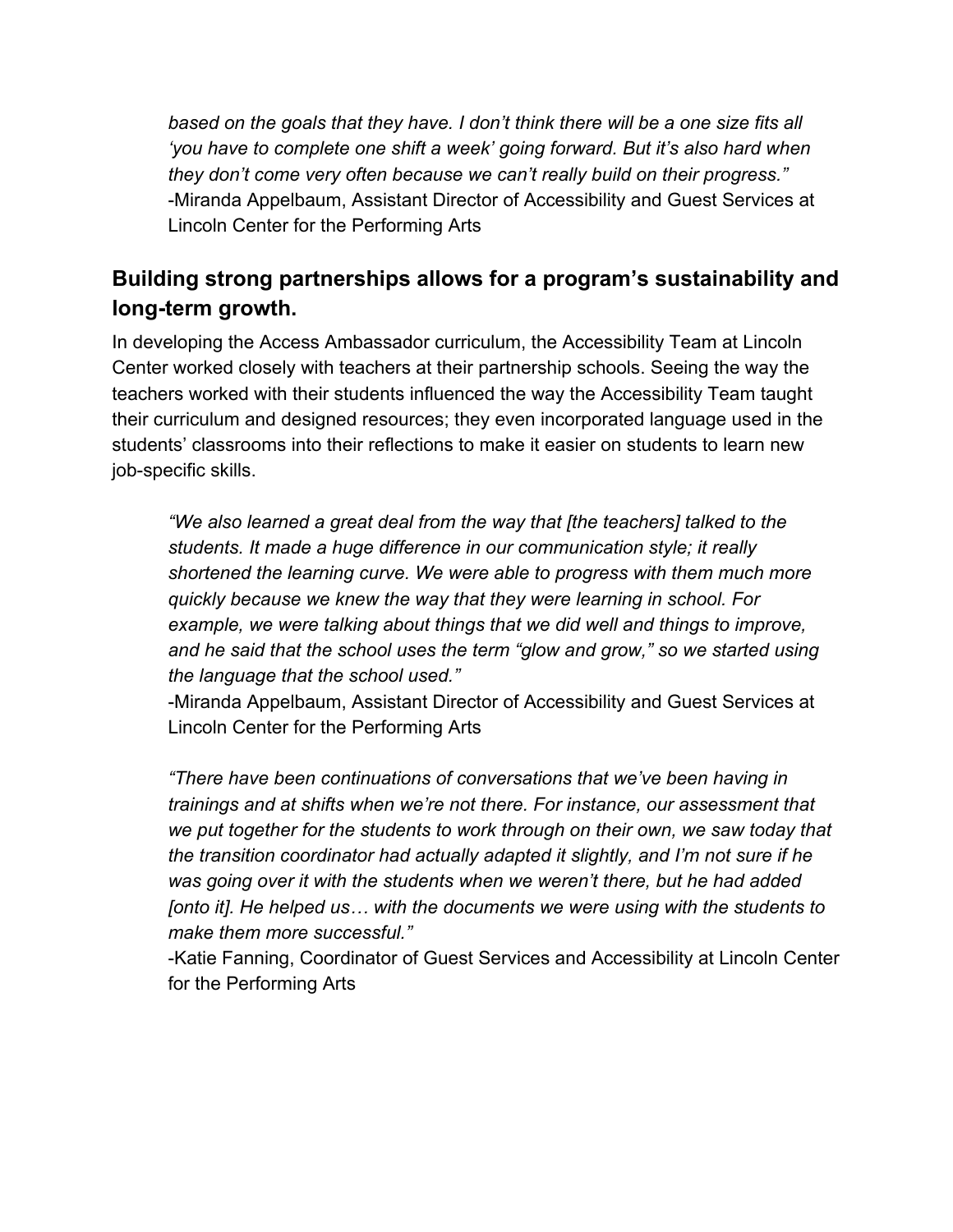#### **Offer leadership and modeling opportunities that connect with other programs in your organization for younger participants.**

Lincoln Center's Passport to the Arts program offers free tickets to workshops and performances for families who have children with developmental disabilities. The Access Ambassadors often work front-of-house shifts for Passport events, which allows for a connection between the younger Passport audiences and the older students in the Access Ambassador program. This also ensures that if an Access Ambassador wants to stay for the performance after their shift, it will be accessible to them, since any necessary accommodations have already been made for Passport participants.

*"With the Passport program, it allows our families, as they come to performances, to see sometimes older versions of their children… Our Access Ambassadors are definitely modeling behavior for the younger children who are coming, which is pretty magical. Also with the Passport program… if there's a tour, [the Access Ambassadors] are part of the tour; if there's a performance, they attend the performance too. So in that way it's sort of an extension of the Passport program, in allowing these students to see these works of art."* -Katie Fanning, Coordinator of Guest Services and Accessibility at Lincoln Center for the Performing Arts

#### **Offer staff trainings and opportunities for other departments to get involved.**

The Access Ambassador training program incorporates informational interviews with Lincoln Center staff of all levels and from a variety of departments. Asking staff and volunteers outside of the Accessibility department to participate with the program makes them feel that their work is valued and gives an opportunity for the students to gain a broader perspective of the many different jobs that exist to make a performing arts venue operate smoothly.

*"...what we are saying to the students is that we want you to understand entry level, we want you to understand the basics of what a porter or a security guard does, and I think what we're asking is sort of an equalizing experience. So we're putting the same kind of emphasis on snow cleanup as we are on the person who runs the sound board, on the person who does front of house, on programming - we're sort of treating the staff with a lot of reverence for what they contribute to make a show happen, and we really stress that teamwork with the students. I think that there's something really nice about asking security guards*